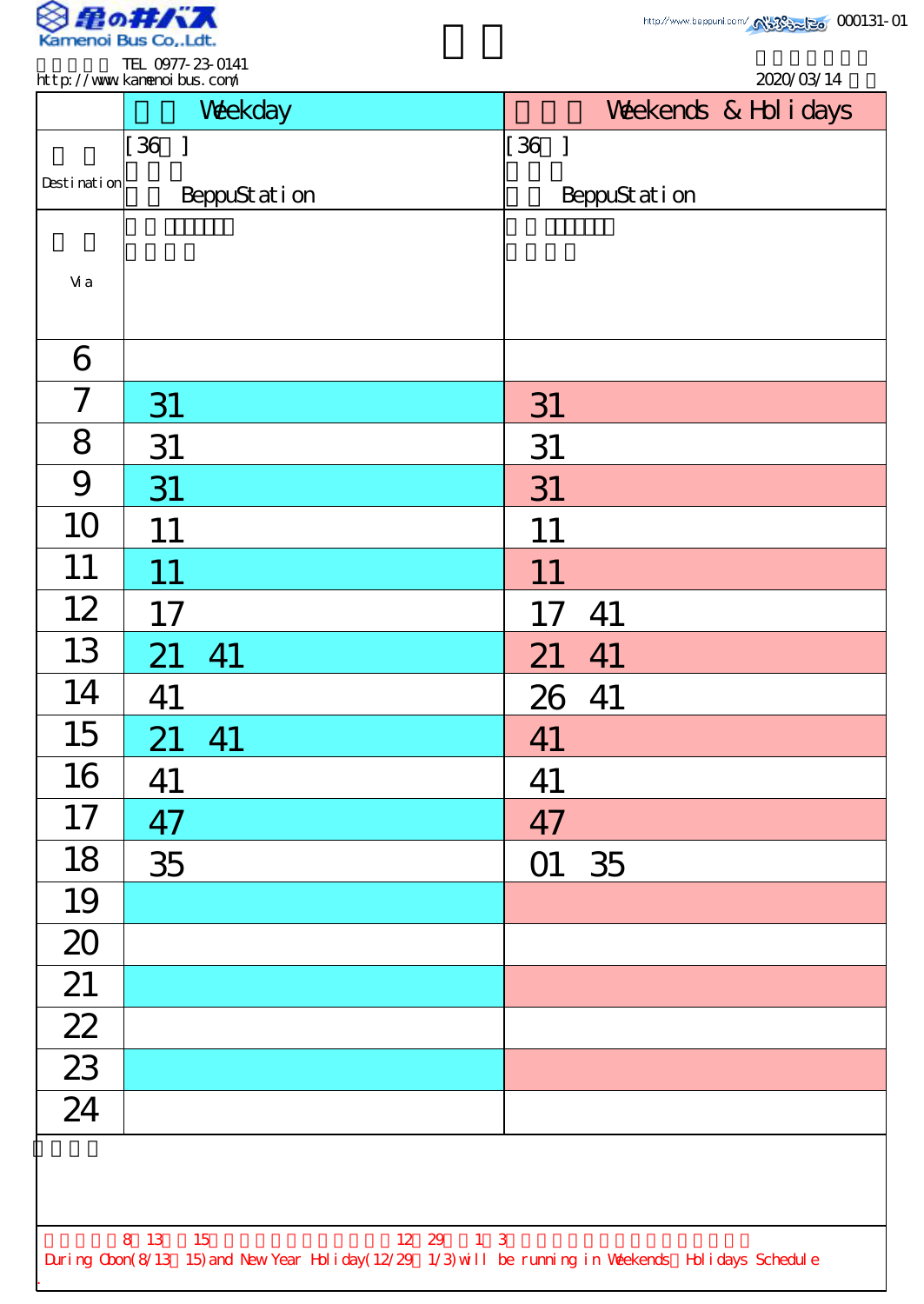

http://www.kamenoibus.com/

2020/03/14 TEL 0977-23-0141

|                                                                                                                                          | Weekday                                            |          |  |  |
|------------------------------------------------------------------------------------------------------------------------------------------|----------------------------------------------------|----------|--|--|
|                                                                                                                                          | [36]                                               | $[36]$   |  |  |
| Desti nati on                                                                                                                            | Yuf ui n                                           | Yuf ui n |  |  |
| Vi a                                                                                                                                     | Horita Onsen<br>Beppu Ropevay<br>Kijima Kogen Park |          |  |  |
| 6                                                                                                                                        |                                                    |          |  |  |
| 7                                                                                                                                        |                                                    | 51       |  |  |
| 8                                                                                                                                        |                                                    | 34       |  |  |
| 9                                                                                                                                        |                                                    | 33       |  |  |
| 10                                                                                                                                       |                                                    | 43       |  |  |
| 11                                                                                                                                       |                                                    | 03 33    |  |  |
| 12                                                                                                                                       |                                                    | 33       |  |  |
| 13                                                                                                                                       |                                                    | 33 58    |  |  |
| 14                                                                                                                                       |                                                    | 28       |  |  |
| 15                                                                                                                                       |                                                    | 48       |  |  |
| 16                                                                                                                                       |                                                    | 48       |  |  |
| 17                                                                                                                                       |                                                    | 44       |  |  |
| 18                                                                                                                                       | 44                                                 |          |  |  |
| 19                                                                                                                                       |                                                    |          |  |  |
| 20                                                                                                                                       |                                                    |          |  |  |
| 21                                                                                                                                       |                                                    |          |  |  |
|                                                                                                                                          |                                                    |          |  |  |
| $\frac{22}{23}$ $\frac{23}{24}$                                                                                                          |                                                    |          |  |  |
|                                                                                                                                          |                                                    |          |  |  |
| $\mathbb{C}^{\times}$<br>$\ddot{\cdot}$                                                                                                  |                                                    |          |  |  |
|                                                                                                                                          |                                                    |          |  |  |
| $1 \quad 3$<br>8 13<br>12 29<br>15<br>During Cbon(8/13 15) and New Year Holiday(12/29 1/3) will be running in Weekends Holidays Schedule |                                                    |          |  |  |
|                                                                                                                                          |                                                    |          |  |  |